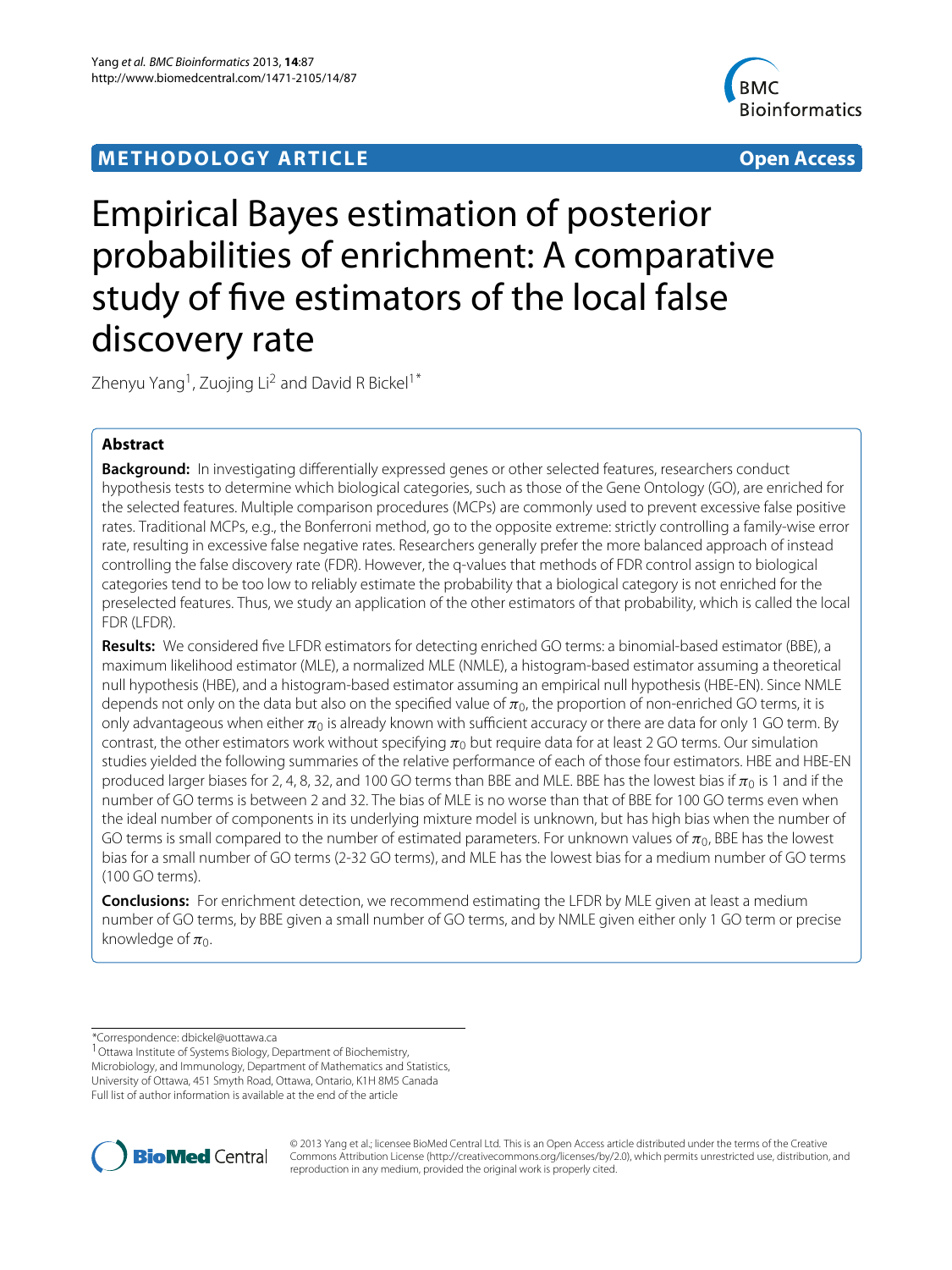## **Background**

The development of microarray techniques and highthroughput genomic, proteomic, and bioinformatics scanning approaches (such as microarray gene expression profiling, mass spectrometry, and ChIP-on-chip) has enabled researchers to simultaneously study tens of thousands of biological features (e.g., genes, proteins, singlenucleotide polymorphisms [SNPs], etc.), and to identify a set of features for further investigation. However, there remains the challenge of interpreting these features biologically. For a given set of features, the determination of whether some biological information terms are enriched (i.e., differentially represented), compared to the reference feature set, is termed the *feature enrichment* problem. The biological information term may be, for instance, a Gene Ontology (GO) term [\[1,](#page-10-0)[2\]](#page-10-1) or a pathway in the Kyoto Encyclopedia of Genes and Genomes (KEGG) [\[3\]](#page-10-2). We call this problem the *feature enrichment problem*.

This problem has been addressed using a number of high-throughput enrichment tools, including DAVID, MAPPFinder, Onto-Express and GoMiner [\[4](#page-10-3)[-7\]](#page-10-4). Huang et al. [\[8\]](#page-10-5) reviewed 68 distinct feature enrichment analysis tools. These authors further classified feature enrichment analysis tools into 3 categories: singular enrichment analysis (SEA), gene set enrichment analysis (GSEA), and modular enrichment analysis (MEA). In this article, we propose empirical Bayes solutions to the SEA problem using genes as archetypal features. Without loss of generality, we consider whether some specific biological categories are enriched for differentially expressed genes with respect to the reference genes.

Indeed, like other enrichment-detection methods, our methods apply much more broadly. They can assess enrichment given any sub-list of features selected for future study, not just a list of genes considered differentially expressed. An anonymous referee pointed out these examples of such lists of candidate features that arise in the context of whole genome sequencing:

- genes with SNPs
- genes with copy number variations
- genes with loss of heterozygosity

These examples and those of our first paragraph do not exhaust contemporary applications, and the feature enrichment problem may occur in unforeseen domains of study. Thus, our illustrative use of differential gene expression as a running example should not be interpreted as a limitation.

Existing enrichment tools mainly address the feature enrichment problem using a p-value obtained from an exact or approximate statistical test (e.g., Fisher's exact test, the hypergeometric test, binomial test, or the  $\chi^2$ test). For each GO term or other biological category, the <span id="page-1-1"></span>null hypothesis tested and its alternative hypothesis are as follows:

 $H_0$ : the GO term is not enriched for the preselected genes  $H_1$ : the GO term is enriched for the preselected genes

(1)

Here and in the remainder of the paper, we use GO terms as concrete examples of biological categories without excluding applications of the methods to categories from other relevant databases. The general process begins as follows:

- For each GO term, construct Table [1](#page-1-0) based on the preselected genes (e.g., differentially expressed (DE) genes) and reference genes (e.g., all genes measured in a microarray experiment).
- Compute the p-value for each GO term using a statistical test that can detect enrichment for the preselected genes.

Multiple comparison procedures (MCPs) are then applied to the resulting p-values to prevent excessive false positive rates. The false discovery rate (FDR) [\[9\]](#page-10-6) is frequently used to control the expected proportion of incorrectly rejected null hypotheses in gene enrichment studies [\[10-](#page-10-7)[12\]](#page-10-8) because it has lower false negative rates than Bonferroni correction and other methods of controlling the family-wise error rate. Methods of FDR control assign qvalues [\[13\]](#page-10-9) to biological categories, but q-values are too low to reliably estimate the probability that the biological category is not enriched for the preselected features. Thus, we study application of better estimators of that probability, which is technically known as the local FDR (LFDR). Hong et al. [\[14\]](#page-10-10) used an LFDR estimator to solve a GSEA problem and pointed out that this was less biased than the q-value for estimating the LFDR, the posterior probability that the null hypothesis is true.

Efron [\[15](#page-10-11)[,16\]](#page-10-12) devised reliable LFDR estimators for a range of applications in microarray gene expression analysis and other problems of large-scale inference. However, whereas microarray gene expression analysis takes into account tens of thousands of genes, the feature enrichment problem typically concerns a much smaller

<span id="page-1-0"></span>**Table 1 The number of differentially expressed (DE) and equivalently expressed (EE) genes in a GO category**

|                    | DE genes       | EE gene        | Total           |
|--------------------|----------------|----------------|-----------------|
| In GO category     | X <sub>1</sub> | X <sub>2</sub> | $x_1 + x_2$     |
| Not in GO category | $n - x_1$      | $N-n-x_2$      | $N - x_1 - x_2$ |
| Total              | n              | $N - n$        |                 |

Here,  $x_i$  ( $i = 1, 2$ ) is the number of DE ( $i = 1$ ) or EE genes ( $i = 2$ ) in the GO category; *n* is the total number of DE genes; *N* is the total number of reference genes.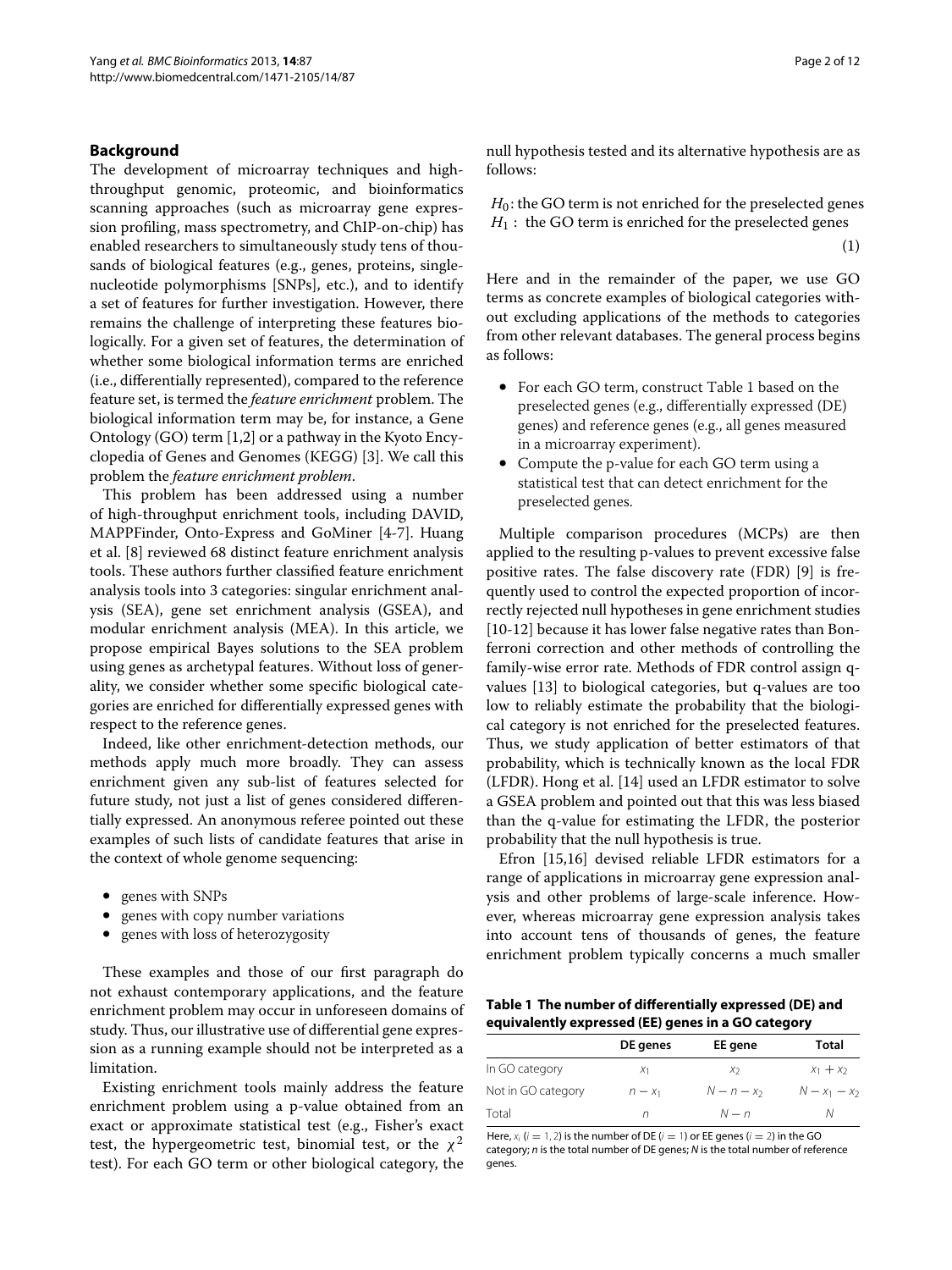number of GO terms. While these methods are appropriate for microarray-scale inference, they are less reliable for enrichment-scale inference [\[17-](#page-10-13)[19\]](#page-10-14). Thus, we will specifically adapt LFDR estimators that are appropriate for smaller-scale inference to address the SEA problem. Again, we will focus on genes and GO terms for the sake of concreteness. Nevertheless, the estimators used can be applied to other features and to other biological terms (e.g., metabolic pathways).

The sections of this paper are arranged as follows. We first introduce some preliminary concepts in the feature enrichment problem. Next, two previous LFDR estimators and three new LFDR estimators are described. Following this, we compare the LFDR estimators by means of a simulation study and an application to breast cancer data. Finally, we draw conclusions and make recommendations on the basis of our results.

## **Preliminary concepts**

The feature enrichment problem described in the Background section is stated here more formally for the application of LFDR methods in the next section.

#### **Likelihood functions**

In Table [1,](#page-1-0)  $x_1$  and  $x_2$  are the observed numbers DE genes and EE genes in a given GO category, respectively. Whereas *n* is the total number of DE genes, *N* is the total number of reference genes. Thus, *N*−*n* is the total number of EE genes. The columns gives the numbers of DE genes and EE genes, and the rows give the numbers of genes in the GO category and outside the GO category.

Let  $X_1$  and  $X_2$ , respectively, denote the random numbers of DE and EE genes in a GO category. The observed values  $x_1$  and  $x_2$  are modeled as realizations of  $X_1$  and  $X_2$ . *X*<sup>1</sup> and *X*<sup>2</sup> follow binomial distributions, namely, *X*<sup>1</sup> ∼ Binomial(*n*,  $\Pi_1$ ) and  $X_2 \sim$  Binomial( $N - n$ ,  $\Pi_2$ ), where  $\Pi_1$  and  $\Pi_2$  are the probabilities that a gene is DE and EE, respectively, given that it is in the GO category. Under the assumption that *X*<sup>1</sup> and *X*<sup>2</sup> are independent, the *unconditional likelihood* is

$$
L(\Pi_1, \Pi_2; x_1, x_2, n, N)
$$
\n
$$
= \Pr(X_1 = x_1, X_2 = x_2; \Pi_1, \Pi_2, n, N)
$$
\n
$$
= {n \choose x_1} {N - n \choose x_2} \Pi_1^{x_1} (1 - \Pi_1)^{n - x_1} \Pi_2^{x_2} (1 - \Pi_2)^{N - n - x_2},
$$
\n(2)

where  $0 \le x_1 \le n, 0 \le x_2 \le N - n$ , and  $0 \le \Pi_i \le 1$ ,  $i = 1, 2.$ 

If we define

$$
\lambda = \ln[\Pi_2/(1 - \Pi_2)],\tag{3}
$$

<span id="page-2-3"></span>and

$$
\theta = \ln[\Pi_1/(1 - \Pi_1)] - \lambda \tag{4}
$$

then *θ* is the parameter of interest, representing the *log odds ratio* of the GO term, and *λ* is a nuisance parameter. Under the new parametrization, the unconditional likelihood function [\(2\)](#page-2-0) is

<span id="page-2-1"></span>
$$
L(\theta, \lambda; x_1, x_2, n, N) = \frac{\binom{n}{x_1} \binom{N-n}{x_2} \times e^{x_1(\theta + \lambda)} e^{x_2 \lambda}}{(1 + e^{\theta + \lambda})^n (1 + e^{\lambda})^{N-n}},
$$
(5)

where  $0 \le x_1 \le n$  and  $0 \le x_2 \le N - n$ .

In equation [\(5\)](#page-2-1), we take the interest parameter *θ* and also the nuisance parameter *λ* into consideration. Consider statistics *T* and *S*, functions of  $X_1$  and  $X_2$ , such that  $T(X_1, X_2) = X_1$  and  $S(X_1, X_2) = X_1 + X_2$ . Thus, *T* represents the number of DE genes in a GO category, and *S* represents the number of total genes in a GO category. Let *t* and *s* be the observed values of *T* and *S*. The probability mass function of  $T(x_1, x_2) = t$  evaluated at  $S(x_1, x_2) =$  $x_1 + x_2 = s$ , say  $Pr(T = t | S = s; \theta, \lambda, N, n)$ , does not depend on the nuisance parameter *λ* [\[19\]](#page-10-14). See also Example 8.47 of Severini[\[20\]](#page-10-15). Thus, we derive the conditional probability mass function

<span id="page-2-2"></span>
$$
f_{\theta}(t|s) = \Pr(T = t|S = s; \theta, n, N)
$$
  
= 
$$
\frac{{\binom{n}{t}} {\binom{N-n}{s-t}} e^{t\theta}}{\sum_{j=\max(0, s+n-N)}^{\min(s, n)} {\binom{n}{j}} {\binom{N-n}{s-j}} e^{j\theta}}
$$
 (6)

understood as a function of *t*.

<span id="page-2-0"></span>By eliminating the nuisance parameter *λ*, we can reduce the original data  $x_1$  and  $x_2$  by considering the statistic  $T = t$ . However, the use of the conditional probability mass function requires some justification because of concerns about losing information during the conditioning process. Unfortunately, in the presence of the nuisance parameter, the statistic  $S(X_1, X_2) = X_1 + X_2$  is not an ancillary statistic for the parameter of interest. In other words, the probability mass function of the conditional variable  $S(X_1, X_2)$  may contain some information about parameter *θ* [\[20\]](#page-10-15). However, following the explanation of Barndor-Nielsen and Cox ([\[21\]](#page-10-16),  $\S$ 2.5), the expectation value of statistic  $S(X_1, X_2)$  equals the nuisance parameter. Hence, from the observation of  $S(X_1, X_2)$  alone, the distribution of  $S(X_1, X_2)$  contains little information about  $\theta$  [\[21\]](#page-10-16). *S*( $X_1, X_2$ ) satisfies the other 3 conditions of an ancillary statistic defined by Barndor-Nielsen and Cox [\[21\]](#page-10-16): parameters *θ* and *λ* are variation independent;  $(T(X_1, X_2), S(X_1, X_2))$  is the minimal sufficient statistic; and the distribution of  $T(X_1, X_2)$ , given  $S(X_1, X_2) = s$ , is independent of the parameter of interest, *θ*, given the nuisance parameter *λ*. Therefore, the probability mass function of  $S(X_1, X_2)$  contains little information about the value of *θ*.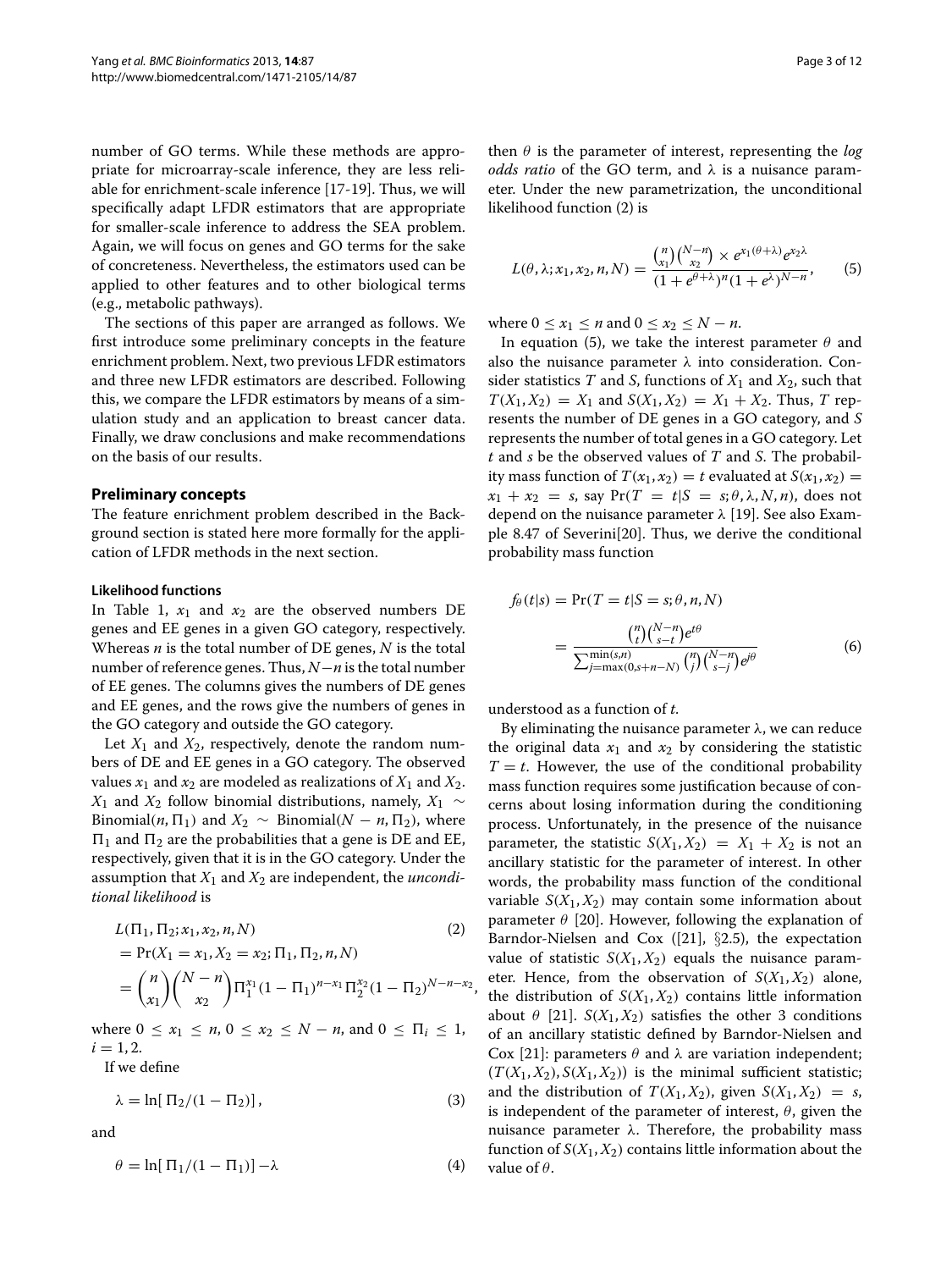#### **Hypotheses and LFDRs**

Considering GO term *i*, we denote the *T*, *S*, *t*, *s*, and *θ* used in equation [\(6\)](#page-2-2) as  $T_i$ ,  $S_i$ ,  $t_i$ ,  $s_i$ , and  $\theta_i$ . From Table [1,](#page-1-0) hypothesis comparison [\(1\)](#page-1-1) of GO term *i* is equivalent to

$$
H_0: \theta_i = 0 \text{ versus } H_1: \theta \neq 0. \tag{7}
$$

Let  $S = \langle S_1, S_2, \cdots, S_m \rangle$  and  $s = \langle s_1, s_2, \cdots, s_m \rangle$ . Let  $BF_i$ denote the *Bayes factor* of GO term *i*:

$$
BF_i = \frac{\Pr(T_i = t_i | \mathbf{S} = \mathbf{s}, \theta_i \neq 0)}{\Pr(T_i = t_i | \mathbf{S} = \mathbf{s}, \theta_i = 0)}.
$$
\n(8)

It is called the Bayes factor because it yields posterior odds when multiplied by prior odds. More precisely, the *posterior odds* of the alternative hypothesis corresponding to GO term *i* is

<span id="page-3-0"></span>
$$
\omega_i = \frac{\Pr(\theta_i \neq 0 | t_i)}{\Pr(\theta_i = 0 | t_i)} = \text{BF}_i \times \frac{(1 - \pi_0)}{\pi_0},\tag{9}
$$

where  $\pi_0$  is the *prior conditional probability* that a GO term is not enriched for the preselected genes given **s**, i.e.,  $\pi_0 = \Pr(\theta_i = 0 | \mathbf{S} = \mathbf{s})$ . Thus,  $(1 - \pi_0)/\pi_0$  is the *prior odds* of the alternative hypothesis of enrichment. According to Bayes' theorem, the LFDR of GO term *i* is

$$
LFDRi = Pr(\thetai = 0|ti) = \frac{1}{1 + \omegai},
$$
\n(10)

where  $\omega_i$  is defined in equation [\(9\)](#page-3-0).

## **Methods**

This section is divided into two parts:

- 1. **Previous LFDR estimators.** While not unique to this paper, these methods are included for comparison.
- 2. **New LFDR estimators.** Our main methodological innovations are the uses of a conditional probability mass function and of normalized maximum likelihood for LFDR estimation.

The other original contributions of this paper are the estimator comparisons of the next section. The comparisons are made by simulation and by a case study.

## **Previous LFDR estimators** *Binomial-based LFDR estimator*

The version of the FDR that generalizes the LFDR is the *nonlocal FDR*, which is defined as the ratio of the expected number of false discoveries to the expected total number of discoveries [\[17\]](#page-10-13). In our running example, a *discovery of enrichment* is a rejection of the null hypothesis of non-enrichment at some significance level *α*, and a *false discovery of enrichment* is a discovery of enrichment corresponding to a case of no actual enrichment. (This FDR has been called the "Bayesian FDR" [\[22\]](#page-10-17) to distinguish it from the FDR of Benjamini and Hochberg [\[9\]](#page-10-6)).

<span id="page-3-4"></span>Let  $\alpha$  denote any significance level chosen to be between 0 and 1. For all GO terms of interest, the nonlocal FDR may be estimated by

<span id="page-3-1"></span>
$$
\widehat{\text{FDR}}(\alpha) = \min\left(\frac{m\alpha}{\sum_{j=1}^{m} \mathbf{1}_{\{p_j \leq \alpha\}}}, 1\right),\tag{11}
$$

<span id="page-3-3"></span>where *m* is the number of GO terms,  $p_i$  is the p-value of GO term *j*, and  $\mathbf{1}_{\{p_j \leq \alpha\}}$  is the indicator such that  $\mathbf{1}_{\{p_j \leq \alpha\}} = 1$  if  $p_j \leq \alpha$  is true and  $\mathbf{1}_{\{p_j \leq \alpha\}} = 0$  otherwise. Thus,  $\sum_{j=1}^{m} \mathbf{1}_{\{p_j \leq \alpha\}}$  represents the number of discoveries of enriched GO terms, and *mα* estimates the number of such discoveries that are false.

Let *ri* be the rank of the p-value of GO term *i*, e.g.,  $r_i = 1$  if the p-value of GO term *i* is the smallest among all p-values of *m* GO terms. Based on a modification of equation [\(11\)](#page-3-1), the *binomial-based estimator* (BBE) of LFDR of the GO term *i* is

$$
\widehat{\text{LFDR}}_i = \begin{cases} \min\left(\frac{mp_{2r_i}}{2r_i}, 1\right), & r_i \le \frac{m}{2}, \\ 1, & r_i > \frac{m}{2}. \end{cases} \tag{12}
$$

<span id="page-3-5"></span>It is conservative in the sense that it tends to overestimate LFDR [\[17\]](#page-10-13).

#### *Histogram-based LFDR estimator*

Efron [\[15](#page-10-11)[,16\]](#page-10-12) devised reliable histogram-based LFDR estimators for a range of applications in microarray gene expression analysis and other problems of large-scale inference. Let  $z_i = \Phi^{-1}(p_i)$  be the z-transformed statistic of GO term  $i$ , where  $\Phi$  is the standard normal cumulative distribution function (cdf) and  $p_i$  is the 2-sided p-value of GO term *i*. For each GO term, the density is a mixture of the form

$$
f(z_i) = \pi_0 f_0(z_i) + (1 - \pi_0) f_1(z_i), \tag{13}
$$

where  $f_0$  is the density function of  $z$  for the non-enriched GO terms, *f*<sup>1</sup> is that for the enriched GO terms, and  $\pi_0$  is the probability that a GO term is non-enriched. The histogram-based LFDR of GO term *i* is estimated by equation [\(14\)](#page-3-2):

<span id="page-3-2"></span>
$$
\widehat{\text{LFDR}}_i = \frac{\hat{f}_0(z_i)}{\hat{f}(z_i)},\tag{14}
$$

where  $\hat{f}$  is the estimator of  $f$  that is estimated by a nonparametric Poisson regression method [\[15](#page-10-11)[,16\]](#page-10-12). We call  $\widehat{LFDR_i}$  the histogram-based estimator (HBE) if the density function  $f_0$  is assumed to be standard normal,  $N(0, 1)$ , and *the histogram-based estimator with empirical null* (HBE-EN) if the density function  $f_0$  is estimated based on the truncated maximum likelihood technique of [\[16\]](#page-10-12). Dalmasso et al. [\[23\]](#page-10-18) compared the precursor of HBE-EN [\[15\]](#page-10-11) to other LFDR estimators.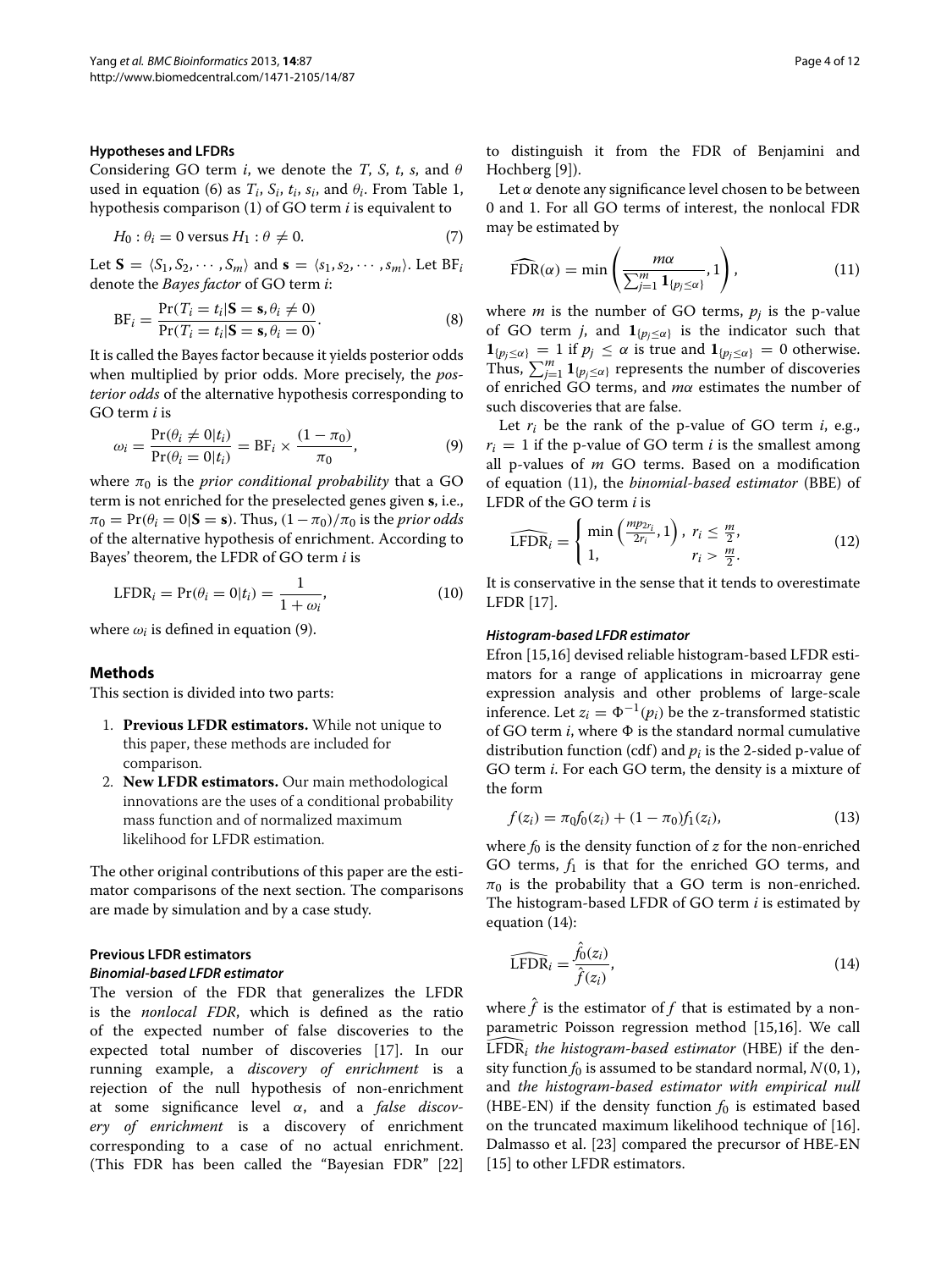#### **New LFDR estimators**

## *Type II maximum likelihood estimator*

Bickel [\[17\]](#page-10-13) follows Good [\[24\]](#page-10-19) in calling the maximization of likelihood over a hyperparameter *Type II maximum likelihood* to distinguish it from the usual *Type I maximum likelihood*, which pertains only to models that lack random parameters. Type II maximum likelihood has been applied to parametric mixture models (PMMs) for the analysis of microarray data [\[25](#page-10-20)[,26\]](#page-10-21), proteomics data [\[18\]](#page-10-22), and genetic association data [\[27\]](#page-10-23). In this section, we adapt the approach to the feature enrichment problem by using the conditional probability mass function defined above. The particular models we use in this framework correspond to new methods of enrichment analysis.

Let  $\mathcal{G}(\mathbf{s}) = {\mathfrak{g}_{\theta}(\bullet|\mathbf{s})}; \theta \geq 0$  be a parametric family of probability mass functions with

$$
g_{\theta}(\bullet|\mathbf{s}) = \frac{1}{2} \times [f_{\theta}(\bullet|\mathbf{s}) + f_{-\theta}(\bullet|\mathbf{s})], \qquad (15)
$$

where  $f_\theta(\bullet|\mathbf{s})$  is defined in equation [\(6\)](#page-2-2). We define the *kcomponent PMM* as

$$
g(\bullet|\mathbf{s};\theta_0,\ldots,\theta_{k-1},\pi_0,\ldots,\pi_{k-1})=\sum_{j=0}^{k-1}\pi_jg_{\theta_j}(\bullet|\mathbf{s}),\ \ (16)
$$

where  $\theta_0 = 0$  and  $\theta_j \neq \theta_j$  for all  $j, J \in \{0, \ldots, k-1\}$  such that  $j \neq J$ .

Let **T** =  $\langle T_1, T_2, \cdots, T_m \rangle$  and **t** =  $\langle t_1, t_2, \cdots, t_m \rangle$  be vectors of the  $T_i$ s and  $t_i$ s used in equation [\(8\)](#page-3-3). Assuming  $T_i$  is independent of  $T_i$  and  $S_i$  for all  $i, j \in \{1, \ldots, m\}$  such that  $j \neq J$ .  $i \neq j$ , the joint probability mass function is

$$
g(\mathbf{t}|\mathbf{s}; \theta_0, \dots, \theta_{k-1}, \pi_0, \dots, \pi_{k-1})
$$
  
= 
$$
\prod_{i=1}^m g(t_i|\mathbf{s}; \theta_0, \dots, \theta_{k-1}, \pi_0, \dots, \pi_{k-1})
$$
 (17)  
= 
$$
\prod_{i=1}^m g(t_i|s_i; \theta_0, \dots, \theta_{k-1}, \pi_0, \dots, \pi_{k-1}),
$$

where  $s_i$  is the observed value of  $S_i$  for GO term  $i$ , and  $\mathbf{s} = \langle s_1, s_2, \cdots, s_m \rangle$ .

Moreover, we assume that for a given number of genes in GO term *i*,  $T_i$  ( $i = 1, \ldots, m$ ) satisfies the *k*-component PMM shown in equation [\(16\)](#page-4-0). In other words, we assume that the possible log odds ratios of GO term *i* are the  $\theta_0, \theta_1, \theta_2, \ldots, \theta_{k-1}$  of equation [\(16\)](#page-4-0) if the alternative hypothesis  $H_1$  in hypothesis comparison [\(7\)](#page-3-4) is true.

Therefore, the log-likelihood function under the *k*component PMM for all GO terms is

$$
\log L(\theta_0, ..., \theta_{k-1}, \pi_0, ..., \pi_{k-1})
$$
  
=  $\log g(\mathbf{t}|\mathbf{s}; \theta_0, ..., \theta_{k-1}, \pi_0, ..., \pi_{k-1})$   
= 
$$
\sum_{i=1}^m \left[ \log \sum_{j=0}^{k-1} \pi_j g_{\theta_j}(t_i|s_i) \right].
$$
 (18)

The LFDR of GO term *i* is estimated by

<span id="page-4-3"></span>
$$
\widehat{\text{LFDR}}_i^{(k)} = \frac{\widehat{\pi}_{0}g_{\theta_0}(t_i|s_i)}{g(t_i|s_i;\theta_0,\widehat{\theta}_1,\ldots,\widehat{\theta}_{k-1},\widehat{\pi}_0,\ldots,\widehat{\pi}_{k-1})},\tag{19}
$$

where  $\widehat{\theta}_1, \ldots, \widehat{\theta}_{k-1}$  and  $\widehat{\pi}_0, \ldots, \widehat{\pi}_{k-1}$  are maximum likelihood estimates of  $\theta_1, \ldots, \theta_{k-1}$  and  $\pi_0, \ldots, \pi_{k-1}$  in equation [\(18\)](#page-4-1). We call  $\widehat{\text{LFDR}}_i^{(k)}$  the *k*-component max*imum likelihood estimator* (MLE*k*). Our LFDRenrich and LFDRhat software suites of R functions that implement MLE2 and MLE3 are now available at www.statomics.com. Moreover,  $\hat{\theta}_i$  (*i* = 1, ..., *k* − 1; *k* = 2, 3) and  $\hat{\pi}_i$  (*j* = 0, ..., *k* − 1; *k* = 2, 3), also in LFDRenrich and LFDRhat, are maximum likelihood estimators of  $\theta_i$  ( $i = 1, \ldots, k - 1; k = 2, 3$ ) and  $\pi_i$  ( $i =$  $0, \ldots, k-1; k = 2, 3$  under given constraints.

<span id="page-4-5"></span>*LFDR estimator based on the normalized maximum likelihood* Combining equations [\(9\)](#page-3-0)-[\(10\)](#page-3-5), we obtain

<span id="page-4-4"></span>
$$
LFDR_{i} = \left(1 + BF_{i} \times \frac{(1 - \pi_{0})}{\pi_{0}}\right)^{-1}.
$$
 (20)

<span id="page-4-0"></span>Therefore, given a guessed value of  $\pi_0$ , we may use an estimator of the Bayes factor to estimate the LFDR of a GO term.

We now develop such an estimator of the Bayes factor. For GO category *i*, let  $\mathcal{E}_i$  stand for the set of all probability mass functions defined on  $\{0, 1, \ldots, s_i\}$ , the set of all possible values of *ti*. Based on hypothesis comparison [\(7\)](#page-3-4), the set of log odds ratios, denoted as  $H$ , is  $\{0\}$  under the null hypothesis and is  $\mathbb{R}\setminus\{0\} = \{\theta \in \mathbb{R} : \theta \neq 0\}$ , the set of all real values except 0, under the alternative hypothesis. With the assumption that random variable  $T_i$  is independent of random variable  $S_i$  for any  $i \neq j$ , the *regret* of a predictive mass function  $\bar{f} \in \mathcal{E}_i$  is a measure of how well it predicts the observed value  $t_i \in \{0, 1, \ldots, s_i\}$ . The regret is defined as

$$
\operatorname{reg}(\bar{f}, t_i|s_i; \mathcal{H}) = \log \frac{f_{\hat{\theta}_i(t_i|s_i)}(t_i|s_i)}{\bar{f}(t_i|s_i)},
$$
\n(21)

where  $\theta_i(t_i|s_i)$  is a Type I MLE with respect to  $\mathcal H$  under observed values *ti* given *si* [\[28,](#page-11-0)[29\]](#page-11-1).

For all members of  $\mathcal{E}_i$ , the *optimal predictive conditional probability mass function* of GO category *i* and the hypothesis that  $\theta_i \in \mathcal{H}$  is denoted by  $f_i^{\dagger}(\bullet|s_i;\mathcal{H})$ . It minimizes the maximal regret in sample space  $\{0, 1, \ldots, s_i\}$  in the sense that it satisfies

<span id="page-4-2"></span>
$$
f_i^{\dagger}(\bullet|s_i;\mathcal{H}) = \arg\min_{\bar{f}\in\mathcal{E}_i} \max_{t\in\{0,1,\dots,s_i\}} \text{reg}(\bar{f},t|s_i;\mathcal{H}).\tag{22}
$$

<span id="page-4-1"></span>It is well known [\[28\]](#page-11-0) that the predictive probability mass function that satisfies equation [\(22\)](#page-4-2) is

$$
f_i^{\dagger}(t_i|s_i; \mathcal{H}) = \frac{\max_{\theta \in \mathcal{H}} f_{\theta}(t_i|s_i)}{\mathcal{K}_i^{\dagger}(\mathcal{H})},
$$
(23)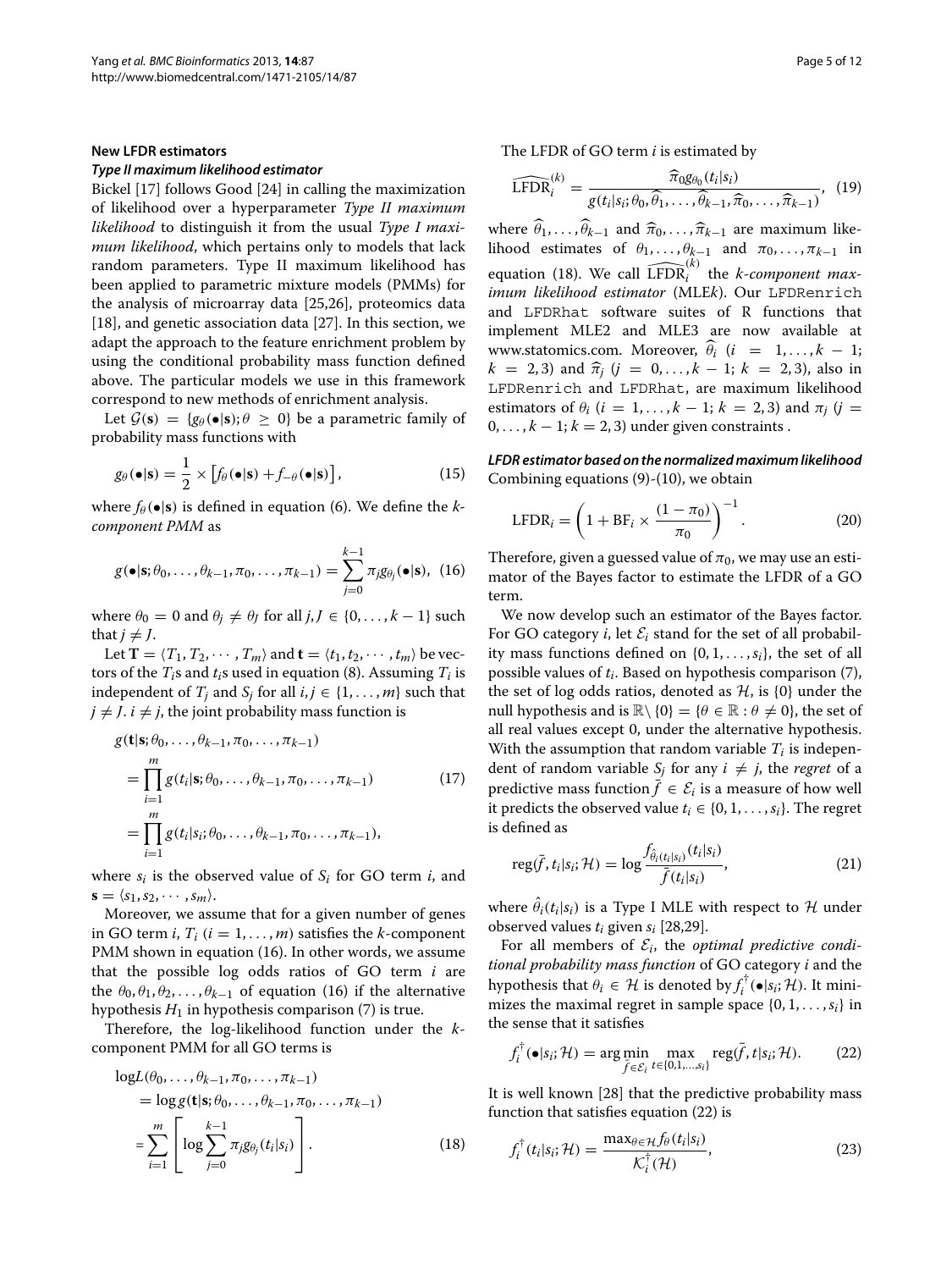where  $f_{\theta}(t_i|s_i)$  is the conditional probability mass function defined in equation [\(6\)](#page-2-2), and  $\mathcal{K}_i^{\dagger}(\mathcal{H})$  is a constant defined as

$$
\mathcal{K}_i^{\dagger}(\mathcal{H}) = \max_{\theta \in \mathcal{H}} f_{\theta}(y|s_i) = \sum_{y=\max(0,s_i+n-N)}^{\min(s_i,n)} \max_{\theta \in \mathcal{H}} f_{\theta}(y|s_i)
$$

$$
= \sum_{y=\max(0,s_i+n-N)}^{\min(s_i,n)} \frac{\binom{n}{y} \binom{N-n}{s_i-y} e^{y\hat{\theta}_i(y)}}{\sum_{j=\max(0,s_i+n-N)}^{\min(s_i,n)} \binom{n}{j} \binom{N-n}{s_i-j} e^{j\hat{\theta}_i(y)}},\tag{24}
$$

where

$$
\hat{\theta}_i(y) = \arg \max_{\theta \in \mathcal{H}} f_{\theta}(y|s_i). \tag{25}
$$

We call  $f_i^{\dagger}(t_i|s_i; \mathcal{H})$  the *normalized maximum likelihood* (NML) associated with the hypothesis that  $\theta_i \in \mathcal{H}$ .

Thus, BF*<sup>i</sup>* is approximated by

<span id="page-5-0"></span>
$$
\widehat{\text{BF}}_i^{\dagger} = \frac{f_i^{\dagger}(t_i|s_i; \mathbb{R}\setminus\{0\})}{f_i^{\dagger}(t_i|s_i; 0)},\tag{26}
$$

which we call the *NML ratio*. (More generally, the logarithm of an NML ratio is interpreted as a measure of the evidential support for the alternative hypothesis over the null hypothesis [\[29,](#page-11-1)[30\]](#page-11-2)). Therefore, by combining equations [\(8\)](#page-3-3) and [\(9\)](#page-3-0), if we guess the prior probability  $\pi_0$ , the LFDR estimate of GO category *i* in the hypothesis comparison [\(7\)](#page-3-4) is

$$
\widehat{\text{LFDR}}_i^{\dagger} = \left[1 + \frac{1 - \pi_0}{\pi_0} \times \widehat{\text{BF}}_i^{\dagger}\right]^{-1},\tag{27}
$$

where  $\widehat{\text{BF}}_{i}^{\dagger}$  is defined in equation [\(26\)](#page-5-0). We call this LFDR estimator the *NML estimator* (NMLE).

To assess the reliability of NML ratio  $\widehat{\text{BF}}_{i}^{\dagger}$  for a particular data set, it will be compared to an empirical Bayes estimate of the Bayes factor that unlike NML, simultaneously takes all GO terms into account. Equations [\(19\)](#page-4-3) and [\(20\)](#page-4-4) suggest

<span id="page-5-2"></span>
$$
\widehat{\text{BF}}_i = \frac{1 - \widehat{\text{LFDR}}_i^{(k)}}{\widehat{\text{LFDR}}_i^{(k)}} \times \frac{1 - \widehat{\pi}_0}{\widehat{\pi}_0} \tag{28}
$$

as the empirical Bayes estimator of BF*i*.

### **Results and discussion**

In this section, we compared the LFDR estimators using simulation data and breast cancer data.

For each GO category, the p-value used in BBE to estimate LFDR is computed based on the 2-sided Fisher's exact test. In computing MLE $k$  ( $k = 2, 3$ ),  $\theta_i$  ( $i = 1, \ldots, k-1$ 1) in equation [\(18\)](#page-4-1) was constrained to lie between 0 and 10, whereas  $\pi_i$  ( $i = 0, \ldots, k - 1$ ) in equation [\(18\)](#page-4-1) was allowed to take any value between 0 and 1 such that  $\sum_{i=0}^{k-1} \pi_i = 1.$ 

## **Simulation studies**

The aim of the following simulation studies is to compare the LFDR estimation biases of BBE, MLE2, MLE3, HBE, and HBE-EN. NMLE is not taken into account because its performance depends not only on the data, but also on the specified prior probability  $\pi_0$ .

The simulation setting involves 10, 000 genes in a microarray with 200 genes identified as DE and 100 GO terms. We conducted a separate simulation study using each of these values of  $\pi_0$ : 50%, 60%, 70%, 80%, 90%, and 94%.

Since the PMM behind MLE is optimal when the number of enriched GO terms is equal to the number nonenriched GO terms, we assessed the sensitivity of MLE to that symmetry assumption by using strongly asymmetric log odds ratios and by using symmetric ones. For each GO term, two configurations were used in this simulation to choose log odds ratios: the *asymmetric configuration*

<span id="page-5-1"></span>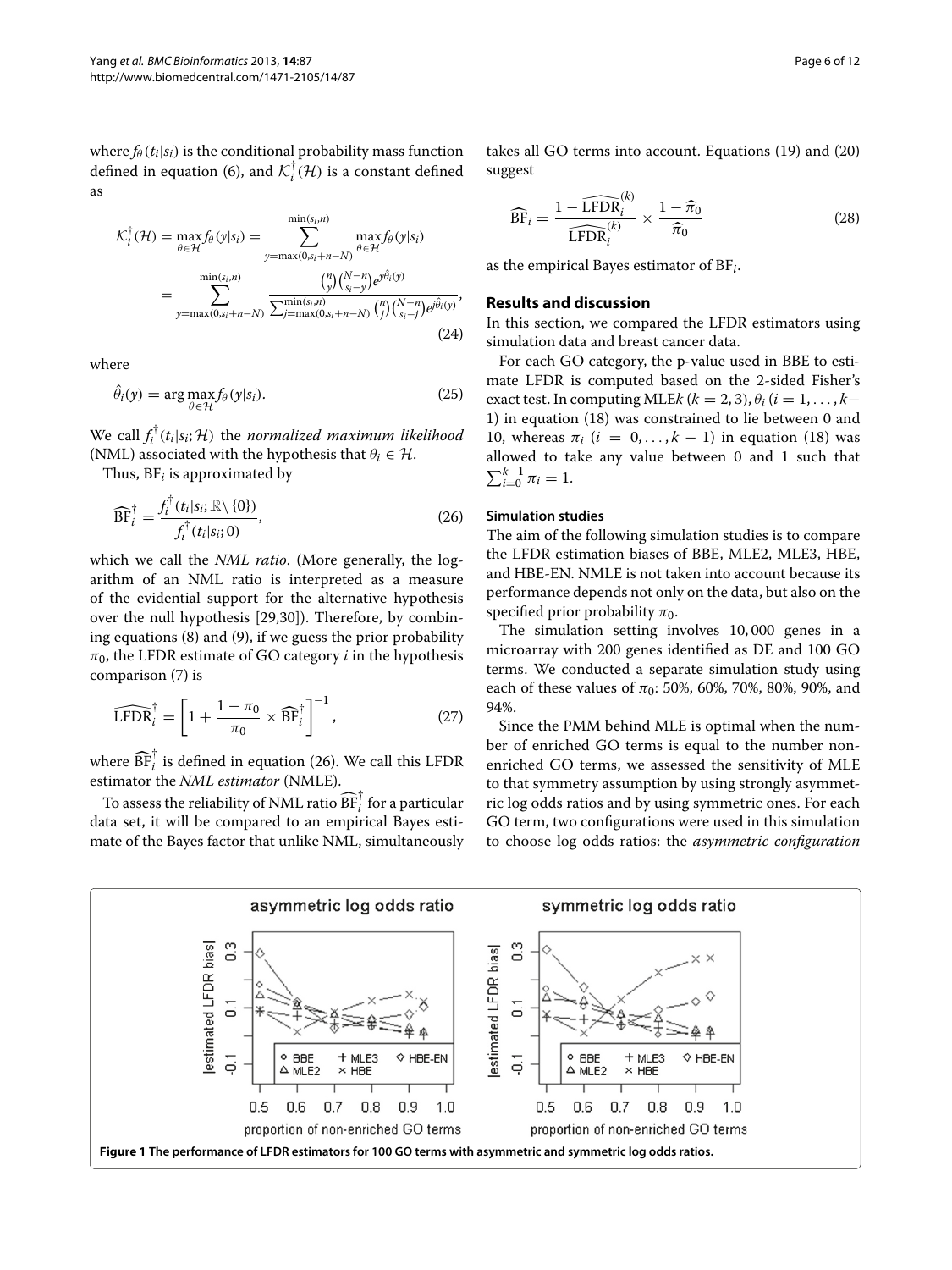shown in equation [\(29\)](#page-6-0) and the *symmetric configuration* shown in equation [\(30\)](#page-6-1). We used these values of odds ratio of the *i*th GO term:

<span id="page-6-0"></span>
$$
\phi_i^{\text{asymmetric}} = \begin{cases} \frac{5i}{100(1-\pi_0)}, & 1 \le i \le 100(1-\pi_0), \\ 0, & 100(1-\pi_0) < i \le 100; \end{cases}
$$
\n(29)

<span id="page-6-1"></span>
$$
\phi_i^{\text{symmetric}} = \begin{cases}\n\frac{5 \times 2i}{100(1 - \pi_0)}, & 1 \le i \le 50(1 - \pi_0), \\
5 - \frac{5 \times 2i}{100(1 - \pi_0)}, & 50(1 - \pi_0) < i \le 100(1 - \pi_0), \\
0, & 100(1 - \pi_0) < i \le 100.\n\end{cases} \tag{30}
$$

Considering the log odds ratios of all GO terms in each simulation study, we generated Table [1](#page-1-0) for GO term *i* and for each of the 20 simulated data sets as follows:

- $x_1$  is generated from a binomial distribution with parameter  $\Pi_1$  used in equation [\(2\)](#page-2-0);  $\Pi_1$  is a real value randomly picked from 0 to 1.
- $x_2$  is obtained from a binomial distribution with parameter  $\Pi_2 = \left\lceil \frac{(1-\Pi_1)\times 2^{\phi_i}}{\Pi_1} + 1 \right\rceil^{-1}$ , obtained by solving

$$
\phi_i = \log_2[\Pi_1/(1 - \Pi_1)] - \log_2[\Pi_2/(1 - \Pi_2)].
$$
 (31)

Thus, according to equation [\(4\)](#page-2-3), we obtain  $\phi_i = \theta_i \log_2 e$ for GO term *i*. Each of those artificial data sets represents what might have been a real data set such as that of the next subsection.

The p-value of each GO term used in BBE, HBE, and HBE-EN is obtained from the 2-sided Fisher's exact test. The *k*-component PMM  $(k = 2 \text{ or } k = 3)$ used in MLE is shown in equation [\(16\)](#page-4-0) with  $\pi$ <sup>*j*</sup> =  $(1 - \pi_0) / k$   $[j = 1, ..., k]$  and  $g_{\theta_i}(t_i | s_i)$  defined in equation [\(15\)](#page-4-5). For every log odds ratio sequence, we estimated the LFDR for each GO term and each data set using BBE, MLE2, MLE3, HBE, and HBE-EN. We compared the performances of the 5 estimators by means of computing the absolute value of the estimated LFDR bias. The true LFDR is computed by equation [\(10\)](#page-3-5), where

$$
f_0(t_i) = \frac{{\binom{n}{t_i}} {\binom{N-n}{s_i-t_i}}}{{\sum_{j=\max(0,s_i+n-N)}^{min(s_i,n)} {\binom{n}{j}} {\binom{N-n}{s_i-j}}}}
$$

and  $f_1(t_i)$  is computed by

$$
\frac{1}{J}\sum_{j=1}^J f_{\theta_j}(t_i|s_i),
$$

where  $f_{\theta}(t|s)$  is defined in equation [\(6\)](#page-2-2).

Figure [1](#page-5-1) shows the performance comparisons of the 5 LFDR estimators (i.e., BBE, MLE2, MLE3, HBE, and HBE-EN) for simulation data obtained from asymmetric

| Number of GO terms | $\pi_0$ | $\log_2$ odds ratio ( $\phi_i$ ) |                |
|--------------------|---------|----------------------------------|----------------|
|                    |         | 0.5,                             | $i=1$          |
| $\overline{2}$     | 50.0%   | 0,                               | $i = 2$        |
|                    | 100.0%  | 0,                               | $i = 1, 2$     |
|                    |         | 3,                               | $i=1$          |
|                    | 50.0%   | $-3,$                            | $i = 2$        |
|                    |         | 0,                               | $i = 3, 4$     |
|                    |         | 0.5,                             | $i=1$          |
| $\overline{4}$     | 75.0%   | 0,                               | $i = 2, , 4$   |
|                    | 100.0%  | 0,                               | $i = 1, , 4$   |
|                    |         | $(0.5+1.5\times(i-1))$ ,         | $i = 1, 2$     |
|                    | 50.0%   | $-(0.5+1.5\times(i-3))$          | $i = 3, 4$     |
|                    |         | 0,                               | $i = 5, , 8$   |
|                    |         | $(0.5+1.5\times(i-1)),$          | $i = 1, 2$     |
|                    | 62.5%   | $-(0.5+1.5\times(i-2))$          | $i = 3$        |
|                    |         | 0,                               | $i = 4, , 8$   |
|                    |         | 2,                               | $i=1$          |
| 8                  | 75.0%   | $-2,$                            | $i = 2$        |
|                    |         | 0,                               | $i = 3, , 8$   |
|                    |         | 2,                               | $i=1$          |
|                    | 87.5%   | 0,                               | $i = 2, , 8$   |
|                    | 100.0%  | 0,                               | $i = 1, , 8$   |
|                    |         | $(0.32+0.64\times(i-1))$         | $i = 1, , 8$   |
|                    | 50.0%   | $-(0.32+0.64\times(i-9))$ ,      | $i = 9, , 16$  |
|                    |         | 0,                               | $i = 17, , 32$ |
|                    |         | $(0.8+0.8\times(i-1))$ ,         | $i = 1, , 3$   |
|                    | 62.5%   | $-(0.8+0.8\times(i-4))$          | $i = 4, , 6$   |
|                    |         | 0,                               | $i = 7, , 32$  |
|                    |         | $(0.2+1.6\times(i-1)),$          | $i = 1, 2$     |
| 32                 | 75.0%   | $-(0.2+1.6\times(i-1))$          | $i = 3, 4$     |
|                    |         | 0,                               | $i = 5, , 32$  |
|                    |         | 1.8,                             | $i=1$          |
|                    | 87.5%   | $-1.8$                           | $i = 2$        |
|                    |         | 0,                               | $i = 3, , 32$  |
|                    | 100.0%  | 0,                               | $i = 1, , 32$  |

Here, index *i* labels the GO term.

and symmetric log odds ratios. The absolute LFDR biases estimated by BBE, MLE2, MLE3, and HBE-EN are similar. The absolute bias of LFDR estimated by HBE on symmetric log odds ratios is a little higher than that on asymmetric log odds ratios when the proportion of nonenriched GO terms is greater than 80%. Therefore, the estimated LFDR biases of the estimators are not strongly affected by whether the log odds ratios are symmetric or asymmetric.

<span id="page-6-2"></span>**Table 2 The proportion of non-enriched GO terms and the log2 odds ratios of GO terms used in the simulation studies**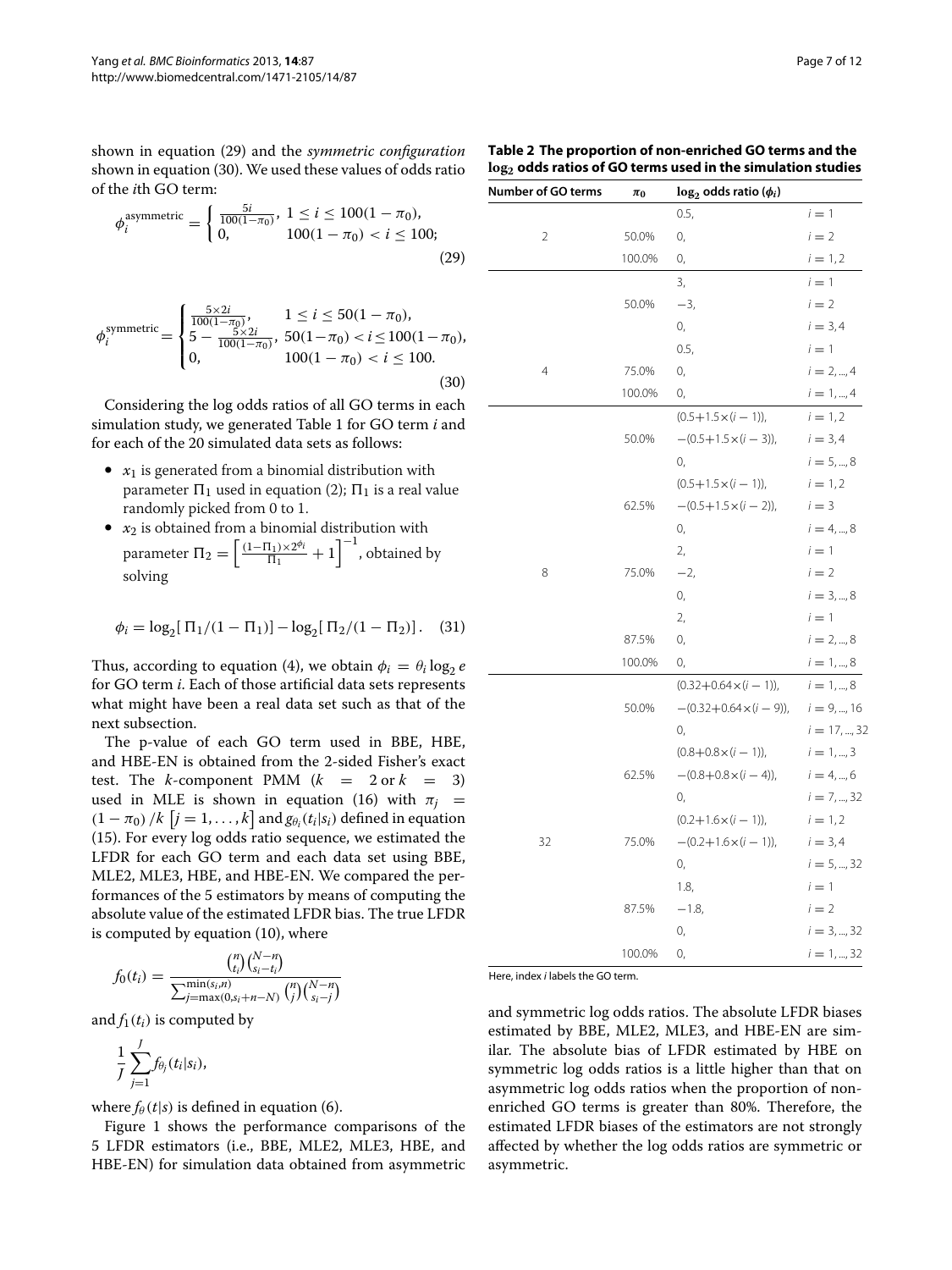To assess the performance of the 5 estimators for smaller GO terms, we added simulation studies using 2, 4, 8, and 32 as the total number of GO terms. The proportion of non-enriched GO terms  $(\pi_0)$  and log odds ratios of simulation studies are shown in Table [2.](#page-6-2) The simulation studies were otherwise the same as those for 100 GO terms. Figure [2](#page-7-0) shows the performance of LFDR estimators by means of computing the absolute estimated LFDR bias for 2, 4, 8, and 32 GO terms with log odds ratios based on formulas shown in Table [2.](#page-6-2)

Considering every  $(m, \pi_0)$  pair of the simulation studies with symmetric log odds ratios for the case of 100 GO terms, we recorded the LFDR estimator with the lowest absolute estimated LFDR bias among the 5 LFDR estimators (BBE, MLE2, MLE3, HBE, and HBE-EN). Moreover, we determined the maximum absolute LFDR bias over the proportion of non-enriched GO terms  $(\pi_0)$  in order to evaluate the worst-case bias of each estimator at each value of *m*. Figure [3](#page-8-0) shows the results.

## **Breast cancer data analysis**

The single-channel microarray data set used here to illustrate our new methods is from an experiment applying an estrogen treatment to cells of a human breast cancer cell line [\[31\]](#page-11-3). The Affymetrix human genome U-95Av2 genechip data are from four samples from an estrogen receptor positive breast cancer cell line. Two of the samples were exposed to estrogen and then harvested after 10 hours. The remaining two samples were left untreated and then harvested after 10 hours. For simplicity of terminology, we call probes in the microarray experiment "genes." The relevant data consist of measurements of gene expression across the reference class of 12, 625 genes. The purpose of the study was to determine which genes are affected by the estrogen treatment. (For further information concerning the data, see Gentleman et al. [\[32\]](#page-11-4).)

We applied the R function expresso in the affy package [\[33\]](#page-11-5) of Bioconductor [\[34\]](#page-11-6) to convert the raw probe intensities from the the CEL data files to logarithms of gene expression levels without background correction. In doing so, we applied the "quantiles," "pmonly," and "medianpolish" [\[35\]](#page-11-7) preprocessing settings.

We selected as genes of interest those that were differentially expressed between the treatment group and the control group according to the following criterion.

<span id="page-7-0"></span>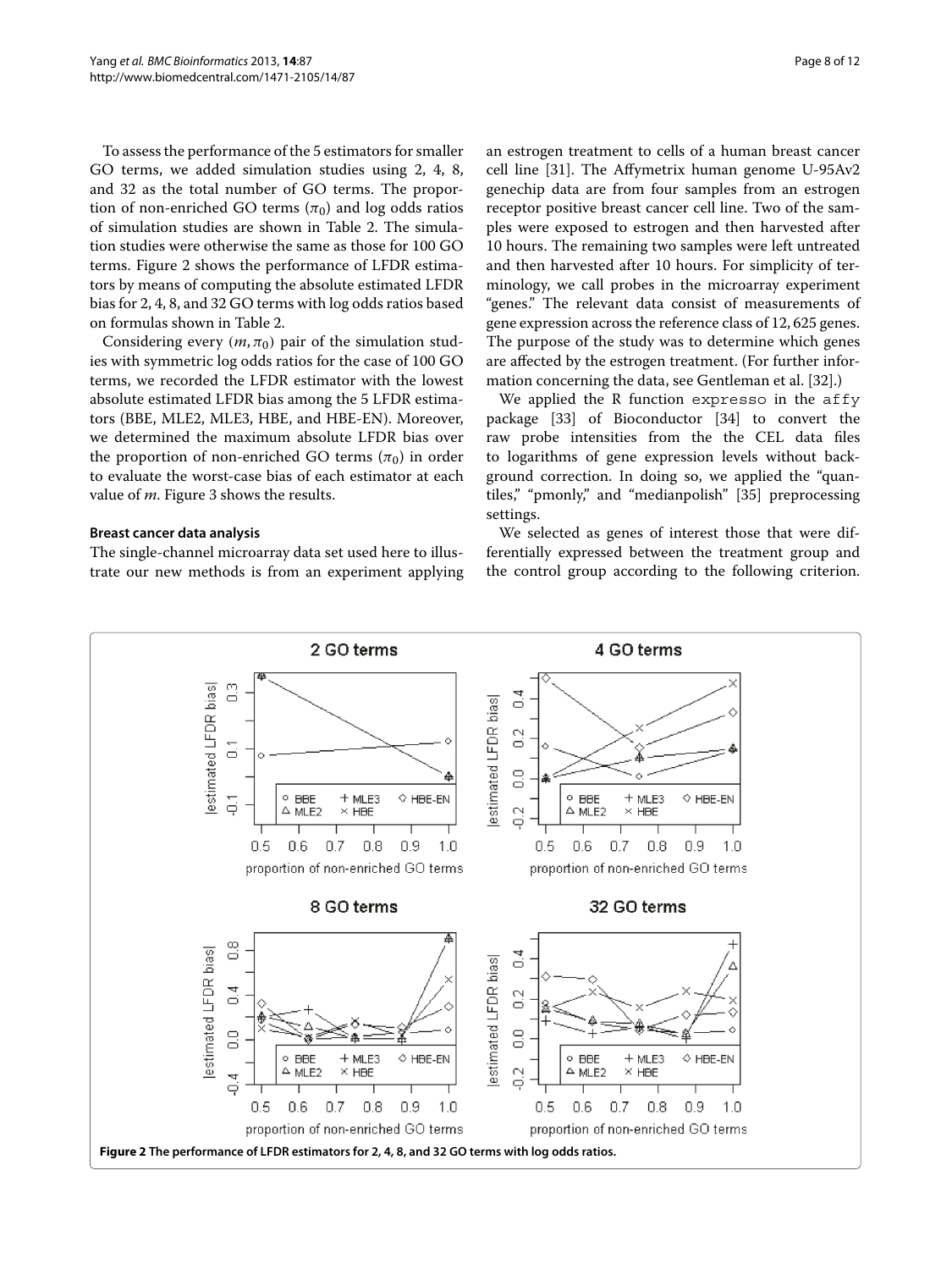

<span id="page-8-0"></span>Using the LFDR as the probability that a gene is EE, we considered genes with LFDR estimates below 0.2 as DE. In other words, we selected as DE genes those that were differentially expressed with estimated posterior probability of at least 80%. Considering four samples of each gene in the microarray, we used the unpaired ttest with equal variances to compute the p-value. The LFDR of every gene is estimated using the theoretical null hypothesis method of Efron [\[15,](#page-10-11)[16\]](#page-10-12); the empirical null hypotheses method can lead to excessive bias due to deviations from normality [\[36\]](#page-11-8). When we compared gene expression data for the presence and absence of estrogen after 10 hours of exposure, we obtained 74 DE genes.

Defining *unrelated* pairs of GO terms as those that do not share any common ancestor, we selected for analysis all unrelated GO molecular function terms with at least 1 DE gene, thereby obtaining a total of 82 GO terms

of interest. Figure [4](#page-8-1) compares the BBE to the MLEs based on the 2-component (MLE2) and 3-component (MLE3) PMM. Figure [5](#page-9-0) displays the probability mass of GO:0005524 under the null and alternative hypotheses of hypothesis comparison [\(7\)](#page-3-4). Figure [6](#page-9-1) compares MLEbased estimates of the Bayes factor given by equation [\(28\)](#page-5-2) to the NML ratios given by equation [\(28\)](#page-5-2).

For two GO terms, opposite conclusions would be drawn about their enrichment, depending on which estimator is used. As seen in Figure [4,](#page-8-1) the estimated LFDRs of GO:0051082 and GO:0005524 using MLE2 were 100%. However, the LFDRs estimated by MLE3 were essentially 0.

Using the MLE formula shown in equation [\(19\)](#page-4-3), and the *k*-component PMM shown in equation [\(16\)](#page-4-0), we conclude that the sensitivity of the LFDRs of GO term *i* estimated by MLE2 and MLE3 depended mainly on the sensitivity of the Bayes factor, based on the number of



<span id="page-8-1"></span>number of GO terms. Intergers *>* 1 indicate ties.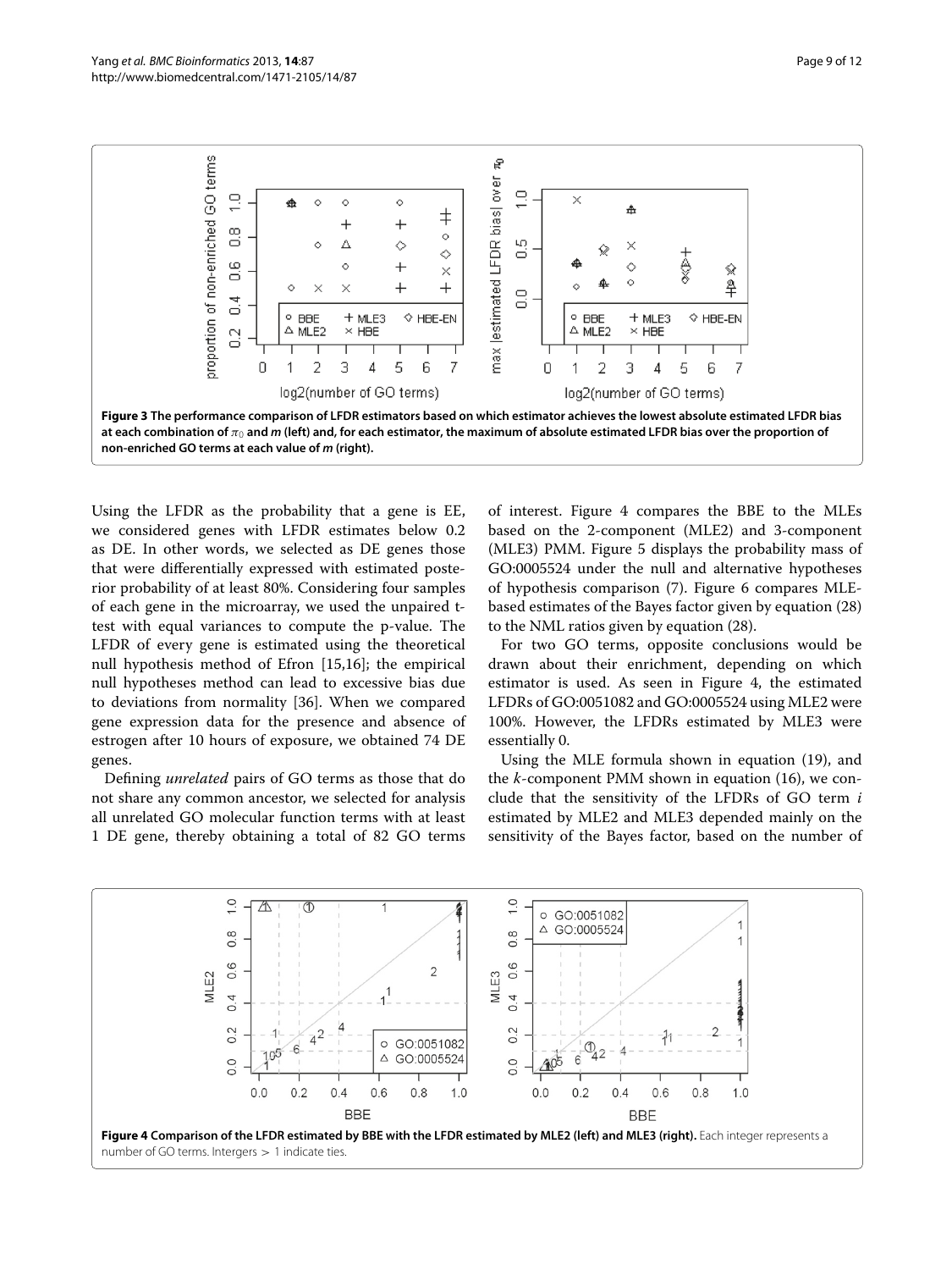

<span id="page-9-0"></span>PMM components. Comparing the probability masses of GO:0005524, based on the 2- and 3-component PMMs shown in Figure [5,](#page-9-0) we found that the probability mass of GO:0005524 under the null hypothesis is larger than that under the alternative hypothesis based on the 2 component PMM (left plot in Figure [5\)](#page-9-0). In contrast, the probability mass under the null hypothesis is smaller than that under the alternative hypothesis based on the 3 component PMM (right plot in Figure [5\)](#page-9-0). Thus, the LFDR estimated by MLE is strongly dependent on the number of PMM components.

While a real data set can in that way indicate the impact of selecting an appropriate method, that impact does not in itself say which method has lowest bias. For that, we rely on the simulation study of the previous subsection.

## **Conclusions**

As seen in Figure [1](#page-5-1) and Figure [2,](#page-7-0) HBE and HBE-EN have relative high biases for a small number and a medium

number of GO terms, respectively. The performance comparison displayed in the left-hand side of Figure [3](#page-8-0) indicates that BBE contains the lowest minimum estimated LFDR bias for a small number of GO terms (i.e., 2-32 GO terms) when the proportion of non-enriched GO terms is 1. Although the minimum bias of BEE is not the lowest for some  $\pi_0$ s under a small number of GO terms, it is very close to the lowest value of bias based on plots shown in Figure [2.](#page-7-0) The right-hand side of Figure [3](#page-8-0) indicates that MLE3 has the lowest maximum absolute estimated LFDR bias in 100 GO terms. MLE exhibits bias similar to that of BBE when the number of GO terms is much larger than *k* except for when the proportion of non-enriched GO terms is high (close to 1). Moreover, MLE3 has lower bias than MLE2 as an LFDR estimator. Due to its conservatism and freedom from PMM, we recommend using BBE for a small number of GO terms of interest (2-32 GO terms) and MLE for a medium number of GO terms of interest (100 GO terms).

<span id="page-9-1"></span>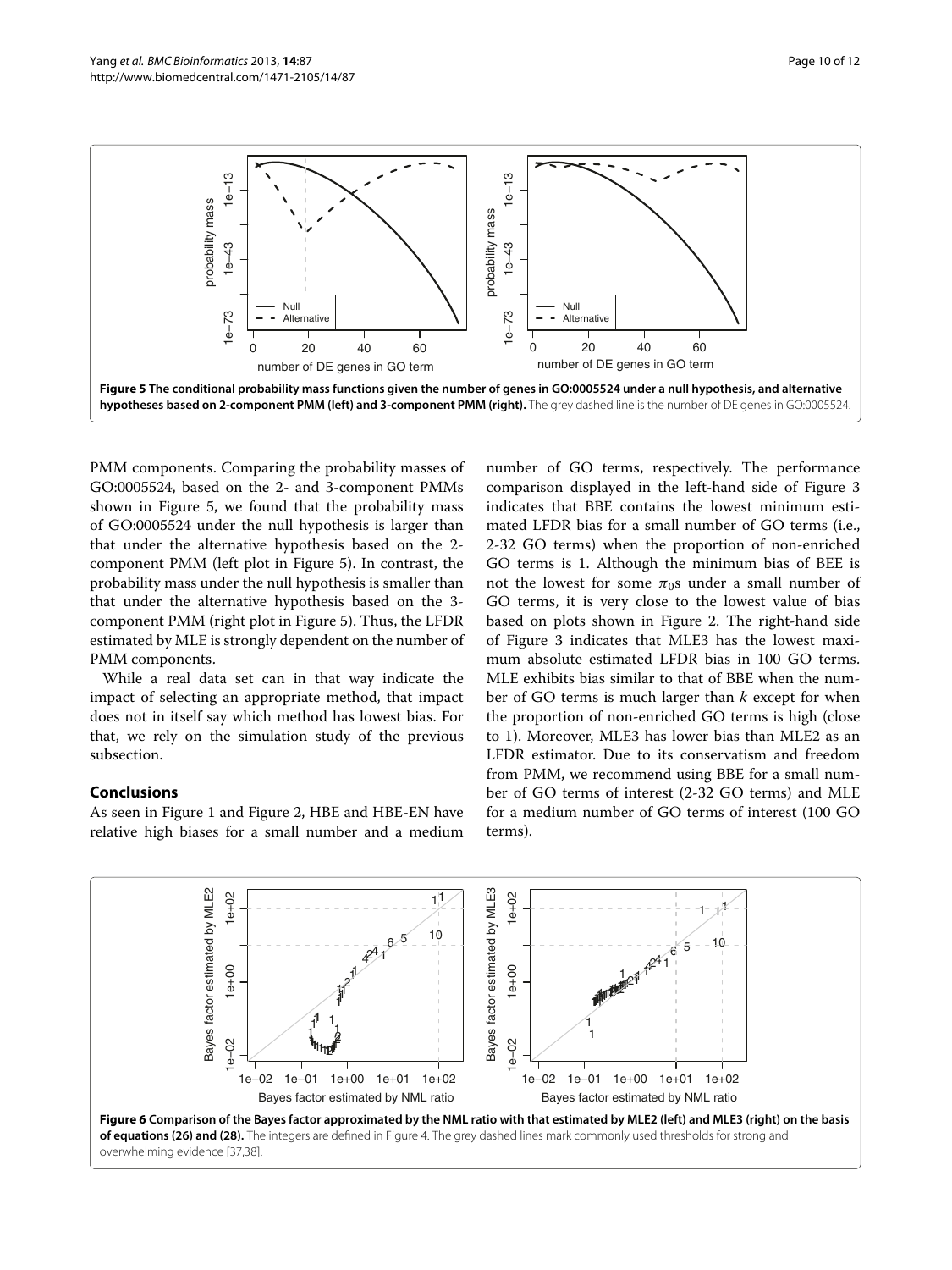Finally, we recommend that NMLE be used when there is only 1 GO term of interest since none of the other estimators is able to estimate LFDR in such a case except by conservatively giving 1 as the estimate. Otherwise, unless  $\pi_0$  is known with sufficient accuracy, NMLE is not recommended since it depends not only on the data but also on a guess of the value of  $\pi_0$ , which in the absence of strong prior information, is often set to the default value of 50%. A closely related approach is to use the logarithm of the NML ratio as a measure of statistical support for the enrich-ment hypothesis [\[30\]](#page-11-2) without guessing  $\pi_0$ . By using 10 and 100 as thresholds of the approximate Bayes factors from equations [\(26\)](#page-5-0) and [\(28\)](#page-5-2) to determine whether a GO term is enriched, we reached similar conclusions with both NML and MLE (Figure [6\)](#page-9-1). Thus, in our data set, the NML ratio tends to estimate the Bayes factor almost as accurately as methods that simultaneously use information across GO terms. While we do not expect the same for all data sets, we note that similar results have been found for an application of a modified NML [\[29\]](#page-11-1) to a proteomics data set [\[30\]](#page-11-2).

#### **Competing interests**

The authors declare that they have no competing interests.

#### **Authors' contributions**

ZY implemented the NMLE function, co-designed and executed the simulation study, carried out the comparison among 3 LFDR estimators (BBE, MLE, and NMLE) using the breast cancer data, and drafted the manuscript. ZL implemented the 3-component MLE functions. DRB suggested and guided the project, contributed to writing the paper, co-designed the simulation study, and provided the BBE function. All authors have read and approved the final manuscript.

#### **Acknowledgements**

We thank the two anonymous reviewers for comments that led to improvements in the manuscript, particularly those that led to clearer communication or to additional simulation studies. We also thank both Editage and Donna Reeder for the detailed copyediting. We are grateful to Corey Yanofsky and Ye Yang for the useful discussions. This work was partially supported by the Natural Sciences and Engineering Research Council of Canada, by the Canada Foundation for Innovation, by the Ministry of Research and Innovation of Ontario, and by the Faculty of Medicine of the University of Ottawa.

#### **Author details**

<sup>1</sup> Ottawa Institute of Systems Biology, Department of Biochemistry, Microbiology, and Immunology, Department of Mathematics and Statistics, University of Ottawa, 451 Smyth Road, Ottawa, Ontario, K1H 8M5 Canada. <sup>2</sup> School of Foundation, Shenyang Pharmaceutical University, No. 103 Wenhua Road, Shenyang, Liaoning, 110016, China.

#### Received: 20 December 2011 Accepted: 11 February 2013 Published: 6 March 2013

#### **References**

- <span id="page-10-0"></span>1. Altshuler D, Daly MJ, Lander ES: **Genetic mapping in human disease.** Science 2008, **322:**881–888.
- <span id="page-10-1"></span>2. Rhee SY, Wood V, Dolinski K, Draghici S: **Use and misuse of the gene ontology annotations.** Nat Rev Genet 2008, **9**(7):509–515.
- <span id="page-10-2"></span>3. Kanehisa M, Goto S: **KEGG: Kyoto Encyclopedia of Genes and Genome.** Nucleic Acids Res 2000, **28:**27–30.
- <span id="page-10-3"></span>4. Dennis G, Sherman BT, Hosack DA, Yang J, Gao W, Lane HC, Lempicki R: **DAVID: Database for Annotation, Visualization, and Integrated Discovery.** Genome Biol 2003, **4:**P3.
- 5. Doniger SW, Salomonis N, Dahlquist KD, Vranizan K, Lawlor SC, Conklin BR: **MAPPFinder: using gene ontology and GenMAPP to create a global gene-expression profile from microarray data.** Genome Biol 2003, **4:**R7.
- 6. Khatri P, Draghici S, Ostermeier G, Krawetz S: **Profiling gene expression using onto-express.** Genomics 2002, **79:**266–270.
- <span id="page-10-4"></span>7. Zeeberg BR, Feng W, Wang G, Wang MD, Fojo AT, Sunshine M, Narasimhan S, Kane DW, Reinhold WC, Lababidi S, Bussey KJ, Riss J, Barrett JC, Weinstein JN: **GoMiner: a resource for biological interpretation of genomic and proteomic data.** Genome Biol 2003, **4:**R28.
- <span id="page-10-5"></span>8. Huang DW, Sherman BT, Lempicki RA: **Bioinformatics enrichment tools paths toward the comprehensive functional analysis of large gene lists.** Nucleic Acids Res 2009, **37:**1–13.
- <span id="page-10-6"></span>9. Benjamini Y, Hochberg Y: **Controlling the false discovery rate: a practical and powerful approach to multiple testing.** JR Stat Soc B 1995, **57:**289–300.
- <span id="page-10-7"></span>10. Min JL, Barrett A, Watts T, Pettersson FH, Lockstone HE, Lindgren CM, Taylor JM, Allen M, Zondervan KT, McCarthy MI: **Variability of gene expression profiles in human blood and lymphoblastoid cell lines.** BMC Genomics 2010, **11:**96.
- 11. Reyal F, van Vliet MH, Armstrong NJ, Horlings HM, de Visser KE, Kok M, Teschendorff AE, Mook S, van't Veer L, Caldas C, Salmon RJ, Vijver MJVD, Wessels LFA: **A comprehensive analysis of prognostic signatures reveals the high predictive capacity of the proliferation, immune response and RNA splicing modules in breast cancer.** Breast Cancer Res 2008, **10:**R93.
- <span id="page-10-8"></span>12. Wang R, Bencic D, Lazorchak J, Villeneuve D, Ankley GT: **Transcriptional regulatory dynamics of the hypothalamic-pituitary-gonadal axis and its peripheral pathways as impacted by the 3-beta HSD inhibitor trilostane in zebrafish (***Danio rerio***).** Ecotoxicol Environ Saf 2011, **74:**1461–1470.
- <span id="page-10-9"></span>13. Storey JD: **The positive false discovery rate: a Bayesian interpretation and the q-value.** Ann Stat 2003, **31:**2013–2035.
- <span id="page-10-10"></span>14. Hong WJ, Tibshirani R, Chu G: **Local false discovery rate facilitates comparison of different microarray experiments.** Nucleic Acids Res 2009, **37:**7483–7497.
- <span id="page-10-11"></span>15. Efron B: **Large-scale simultaneous hypothesis testing: The choice of a null hypothesis.** J Am Stat Assoc 2004, **99:**96–104.
- <span id="page-10-12"></span>16. Efron B: Large-Scale Inference: Empirical Bayes Methods for Estimation,Testing, and Prediction Cambridge: Cambridge University Press; 2010.
- <span id="page-10-13"></span>17. Bickel DR: **Simple estimators of false discovery rates given as few as one or two p-values without strong parametric assumptions.** Stat Appl Genet Mol Biol. in press.
- <span id="page-10-22"></span>18. Bickel DR: **Small-scale inference: empirical Bayes and confidence methods for as few as a single comparison.**: Tech Rep, Ottawa Inst Syst Biol; 2011:arXiv:1104.0341.
- <span id="page-10-14"></span>19. Padilla M, Bickel DR: **Empirical Bayes methods corrected for small numbers of tests.** Stat Appl Genet Mol Biol 2012, **11**(5):art. 4.
- <span id="page-10-15"></span>20. Severini T: Likelihood Methods in Statistics Oxford: Oxford University Press; 2000.
- <span id="page-10-16"></span>21. Barndorff-Nielsen OE, Cox DR: Inference and Asymptotics. London: CRC Press; 1994.
- <span id="page-10-17"></span>22. Efron B, Tibshirani R: **Empirical Bayes methods and false discovery rates for microarrays.** Genet Epidemiol 2002, **23:**70–86.
- <span id="page-10-18"></span>23. Dalmasso C, Bar-Hen A, Broët P: A constrained polynomial regression **procedure for estimating the local false discovery rate.** BMC Bioinformatics 2007, **8:**229.
- <span id="page-10-19"></span>24. Good IJ: How to estimate probabilities. IMA J Appl Math 1966, **2:**364–383.
- <span id="page-10-20"></span>25. Pawitan Y, Murthy K, Michiels S, Ploner A: **Bias in the estimation of false discovery rate in microarray studies.** Bioinformatics 2005, **21:**3865–3872.
- <span id="page-10-21"></span>26. Muralidharan O: **An empirical Bayes mixture method for effect size and false discovery rate estimation.** Ann Appl Stat 2010, **4:**422–438.
- <span id="page-10-23"></span>27. Yang Y, Aghababazadeh FA, Bickel DR: **Parametric estimation of the local false discovery rate for identifying genetic associations.** IEEE/ACM Trans Comput Biol Bioinformatics 2012. online ahead of print at doi[:10.1109/TCBB.2012.140.](http://dx.doi.org/10.1109/TCBB.2012.140)